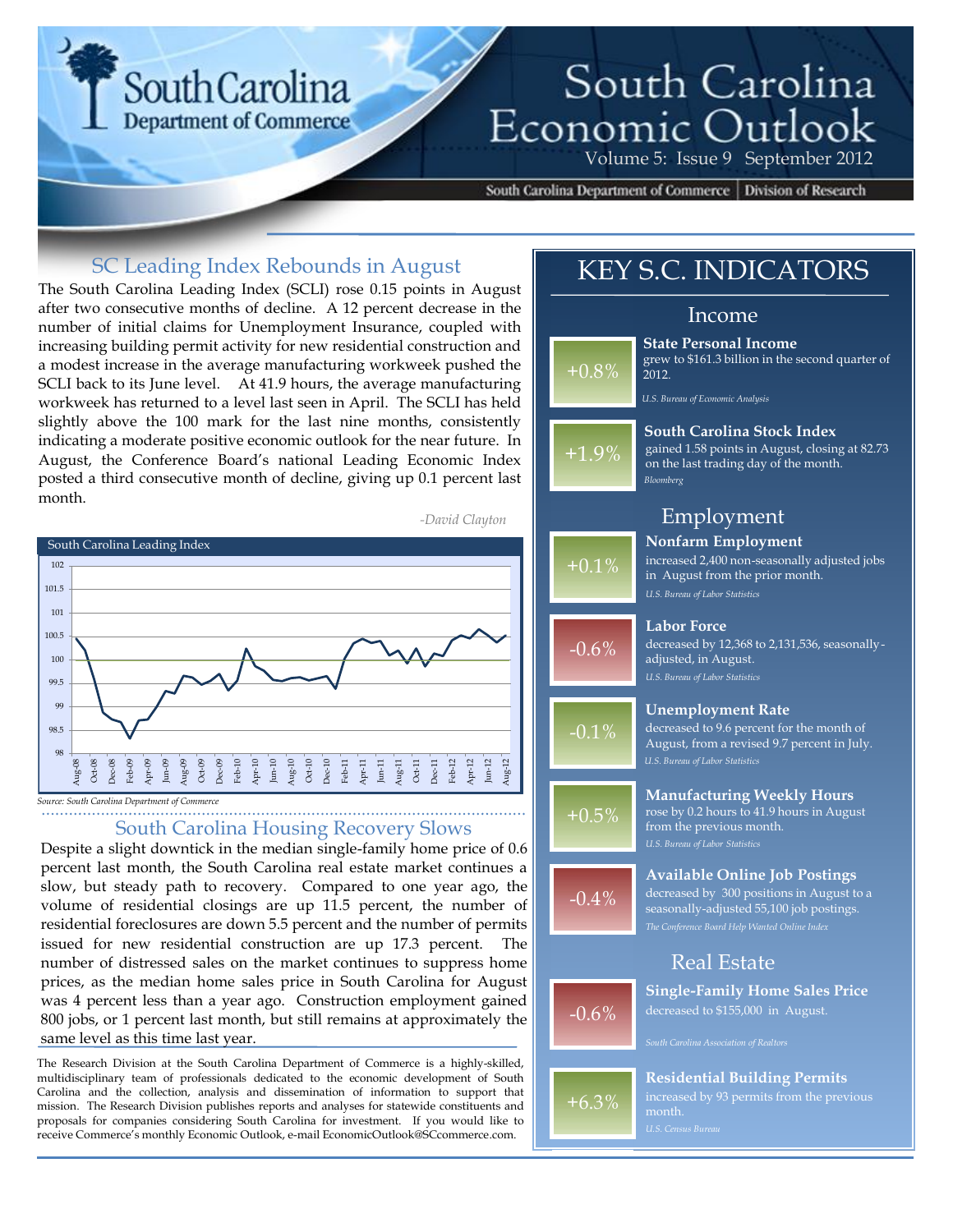

# South Carolina Employment

*Non-Seasonally Adjusted Wage and Salary Employment*

Following a 1.2 percent decline in July, the total non-seasonally adjusted, nonfarm employment count in South Carolina increased 0.13 percent, or 2,400 jobs, last month. Compared to August one year ago, South Carolina has added 15,000 jobs to payrolls. Most of the gains last month,

2,200 of the 2,400 additional jobs, were in the Government sector as schools added staff for the new academic year. Last month Professional and Business Services lost 2,000 jobs and Leisure and Hospitality lost 1,600, while the Finance sector added 1,100 and Educational and Health Services grew by 1,400 jobs.

| <b>Industry Sector</b>                 | August<br>2012 | <b>Previous</b><br>Month | <b>Previous</b><br>Year | $%$ Change<br>Month Ago | $\frac{0}{0}$ Change<br><b>Year Ago</b> |
|----------------------------------------|----------------|--------------------------|-------------------------|-------------------------|-----------------------------------------|
| <b>Goods Producing</b>                 | 302,500        | 302,100                  | 299,800                 | 0.13                    | 0.90                                    |
| Natural Resources and Mining           | 3,600          | 3,600                    | 3,900                   | 0.00                    | $-7.69$                                 |
| Construction                           | 76,700         | 75,900                   | 77,000                  | 1.05                    | $-0.39$                                 |
| Manufacturing                          | 222,200        | 222,600                  | 218,900                 | $-0.18$                 | 1.51                                    |
| <b>Service Providing</b>               | 1,552,100      | 1,550,100                | 1,539,800               | 0.13                    | 0.80                                    |
| Trade, Transportation, and Utilities   | 356,600        | 356,300                  | 352,000                 | 0.08                    | 1.31                                    |
| Information                            | 27,400         | 26,600                   | 25,800                  | 3.01                    | 6.20                                    |
| Finance                                | 96,900         | 95,800                   | 96,300                  | 1.15                    | 0.62                                    |
| Professional and Business Services     | 232,700        | 234,700                  | 229,100                 | $-0.85$                 | 1.57                                    |
| <b>Educational and Health Services</b> | 220,600        | 219,200                  | 216,500                 | 0.64                    | 1.89                                    |
| Leisure and Hospitality                | 221,000        | 222,600                  | 221,300                 | $-0.72$                 | $-0.14$                                 |
| <b>Other Services</b>                  | 69,400         | 69,600                   | 69,300                  | $-0.29$                 | 0.14                                    |
| <b>Total Private</b>                   | 1,527,100      | 1,526,900                | 1,510,100               | 0.01                    | 1.13                                    |
| Government                             | 327,500        | 325,300                  | 329,500                 | 0.68                    | $-0.61$                                 |
| <b>Total Nonfarm</b>                   | 1,854,600      | 1,852,200                | 1,839,600               | 0.13                    | 0.82                                    |

*Source: U.S. Department of Labor, Bureau of Labor Statistics*

### Weekly Unemployment Claims

The weekly average number of initial claimants for Unemployment Insurance (UI) in South Carolina decreased 11.2 percent in August, after four consecutive months of increasing claimant activity. Rural counties in South Carolina saw a significant decrease in initial UI claims last month. Among the state's metro areas, the upstate saw the largest decrease in claimant activity. Myrtle Beach was the only South Carolina MSA to experience an increase in August. Statewide, initial claimant activity last month was down 4 percent compared to a year ago.



### Capital Investment and Job Recruitment

Capital Investment and Job Recruitment provide statistics on industry recruitment efforts, detailing upcoming jobs and capital investment projects closed by the South Carolina Department of Commerce year-to-date.

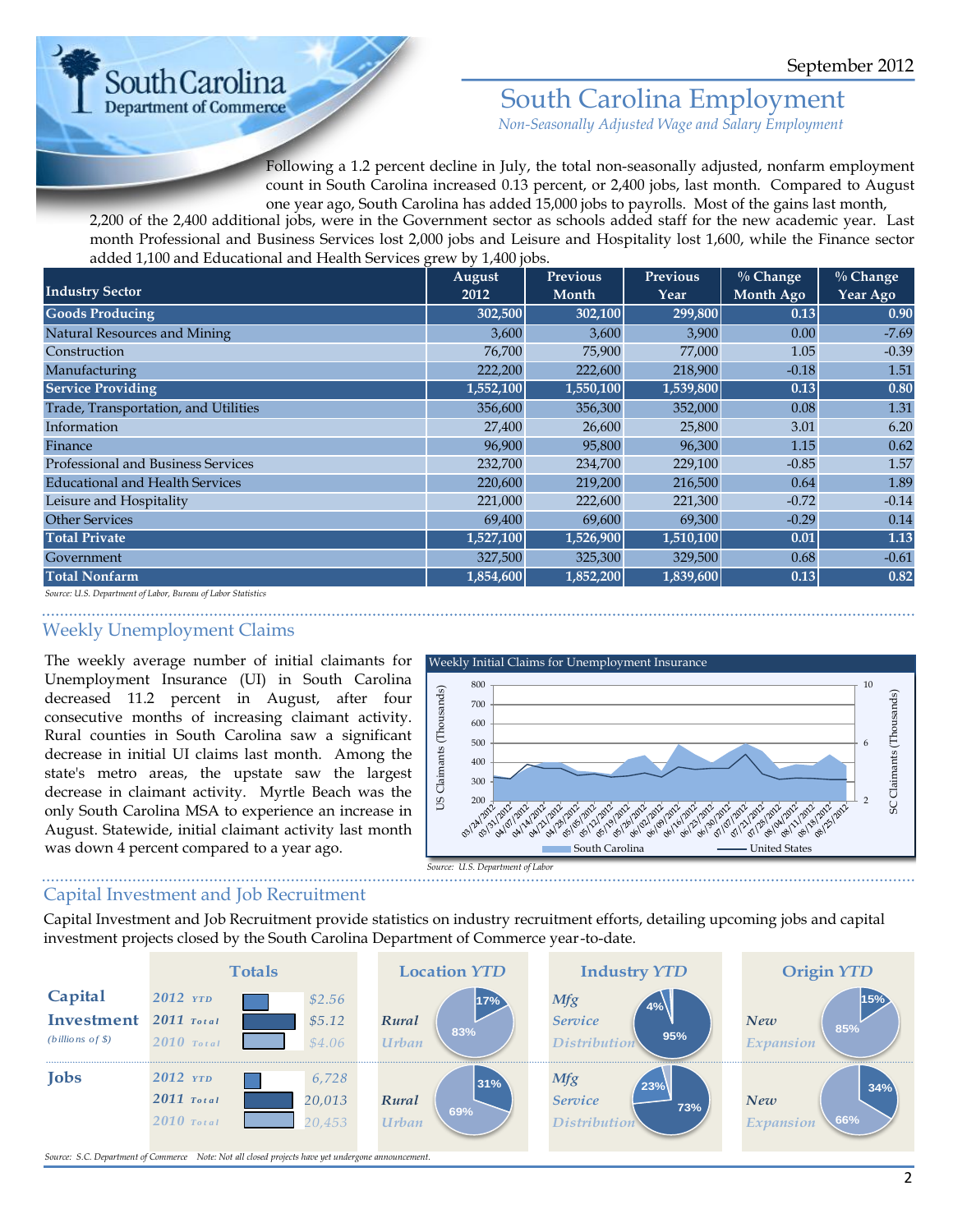**South Carolina Department of Commerce** 

# South Carolina Real Estate

The median South Carolina home sales price in August was \$155,000, 0.6 percent lower than in July, but 4 percent higher than the median price one year ago. The year-over-year comparison of the number of homes sold is also up, with 11.5 percent more homes sold in August 2012 compared to August 2011. Foreclosure activity in South Carolina fell more than 20 percent last month, but activity levels still remain 8.2 percent above August of last year. Permits for residential construction continue to rebound, with 17.3 percent more permits issued in August 2012 compared to a year ago.

|                                           |        |           | Previous  | $\%$ Change |                 |                 | $\%$ Change |
|-------------------------------------------|--------|-----------|-----------|-------------|-----------------|-----------------|-------------|
|                                           | Month  | Current   | Year      | Year Ago    | <b>2012 YTD</b> | <b>2011 YTD</b> | <b>YTD</b>  |
| Closings                                  | August | 5,099     | 4,575     | 11.5%       | 35,463          | 32,376          | 9.5%        |
| Median Sales Price*                       | August | \$155.0   | \$149.0   | $4.0\%$     | \$150.0         | \$147.0         | $2.0\%$     |
| Foreclosures                              | August | 3,156     | 3,339     | $-5.5\%$    | 28,819          | 23,754          | 21.3%       |
| Residential Building Permits - Total      | August | 1,561     | 1,331     | 17.3%       | 12,931          | 10,261          | 26.0%       |
| Residential Building Permits - Valuation* | August | \$310,811 | \$254,129 | 22.3%       | \$2,261,459     | \$1,796,480     | 25.9%       |

*\* Thousands of US dollars. Source: S.C. Association of Realtors, RealtyTrac, U.S. Census*

### Business Activity





#### Income and Output